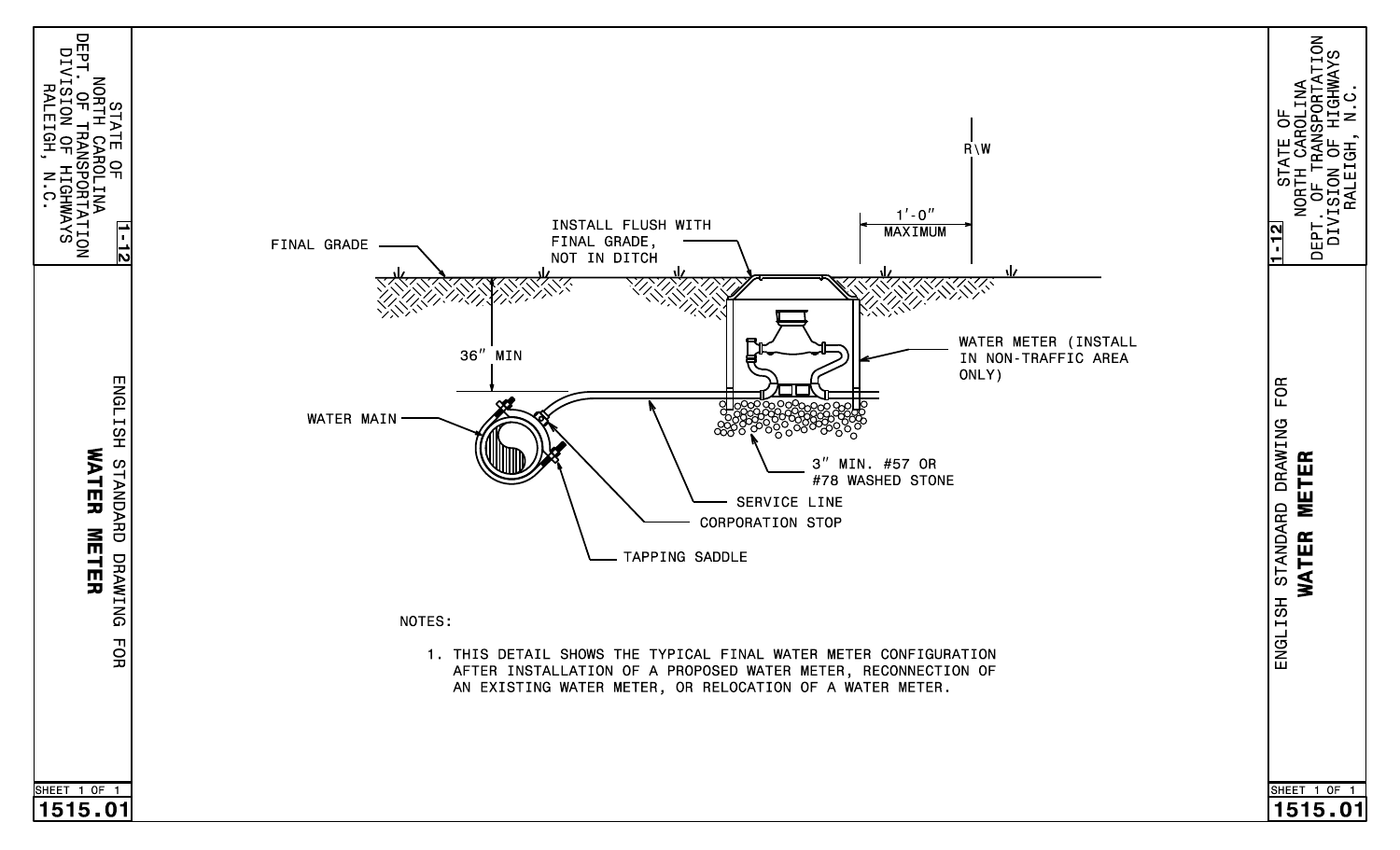

SION OF<br>RALEIGH,

D

I<br>IVISION<br>IVISION

 $\overline{0}$ 

SPURIAII<br>HIGHWAYS<br>SYAWH

 $\overline{\mathsf{S}}$ 

: HO<br>!IGHN<br>: HO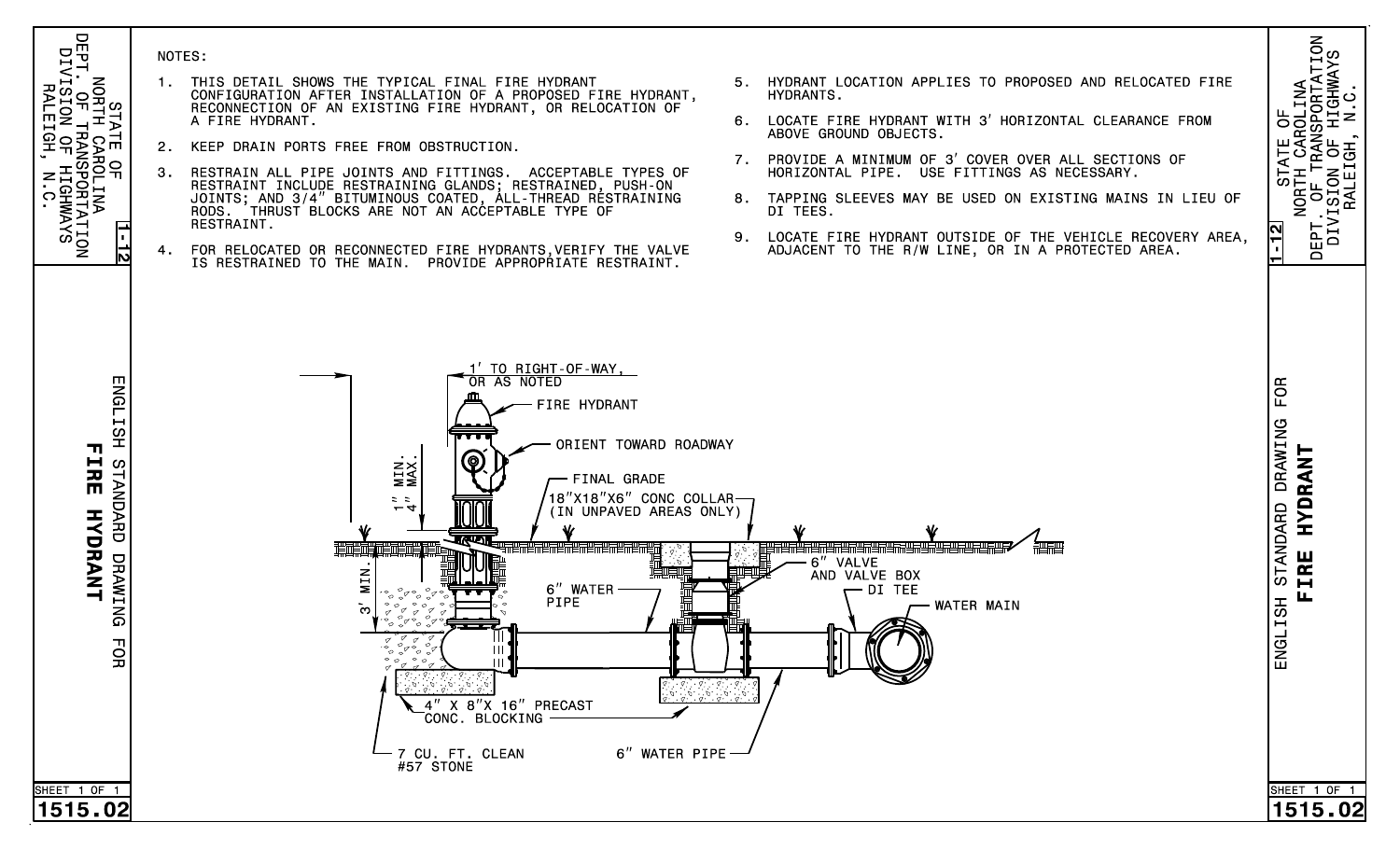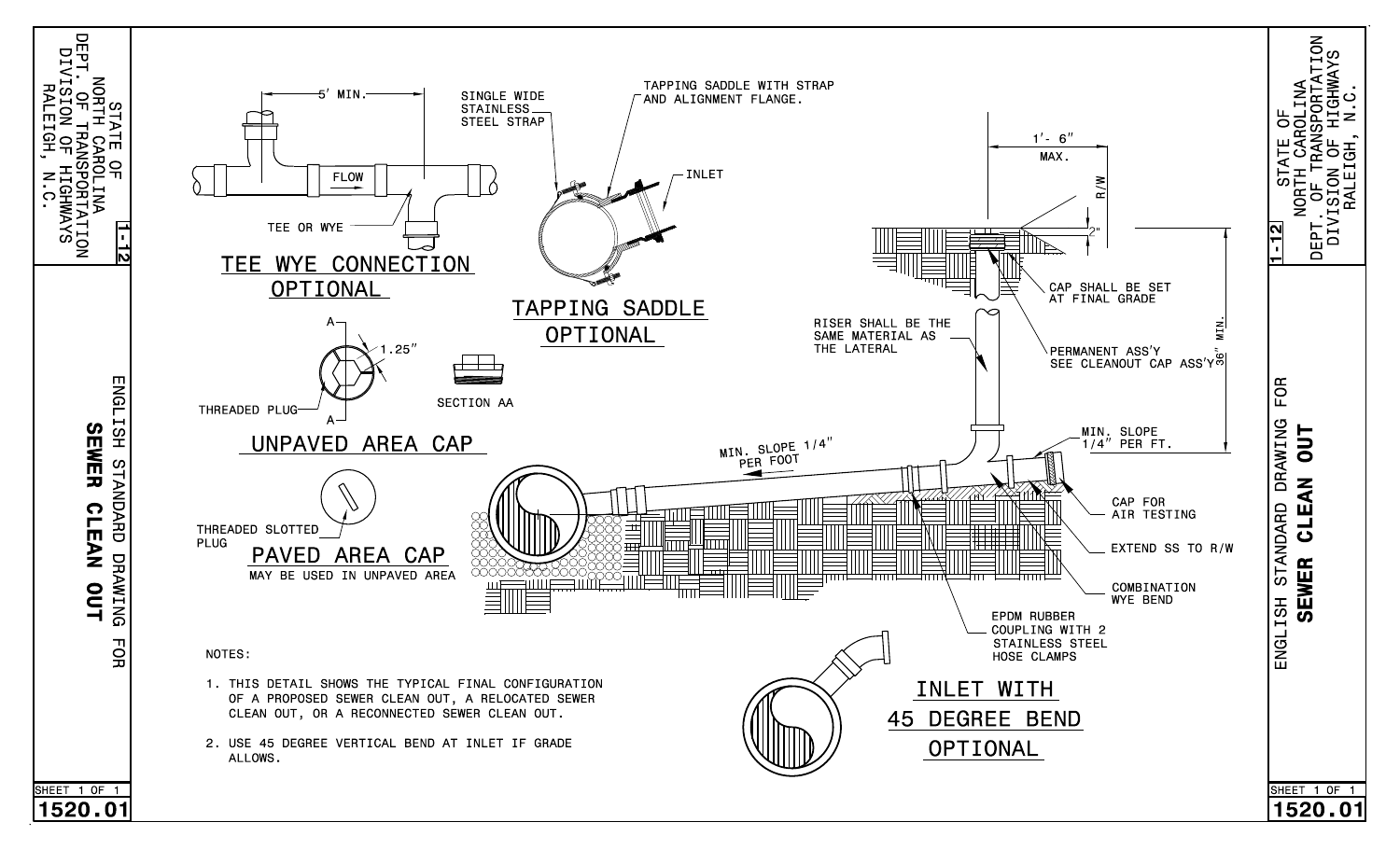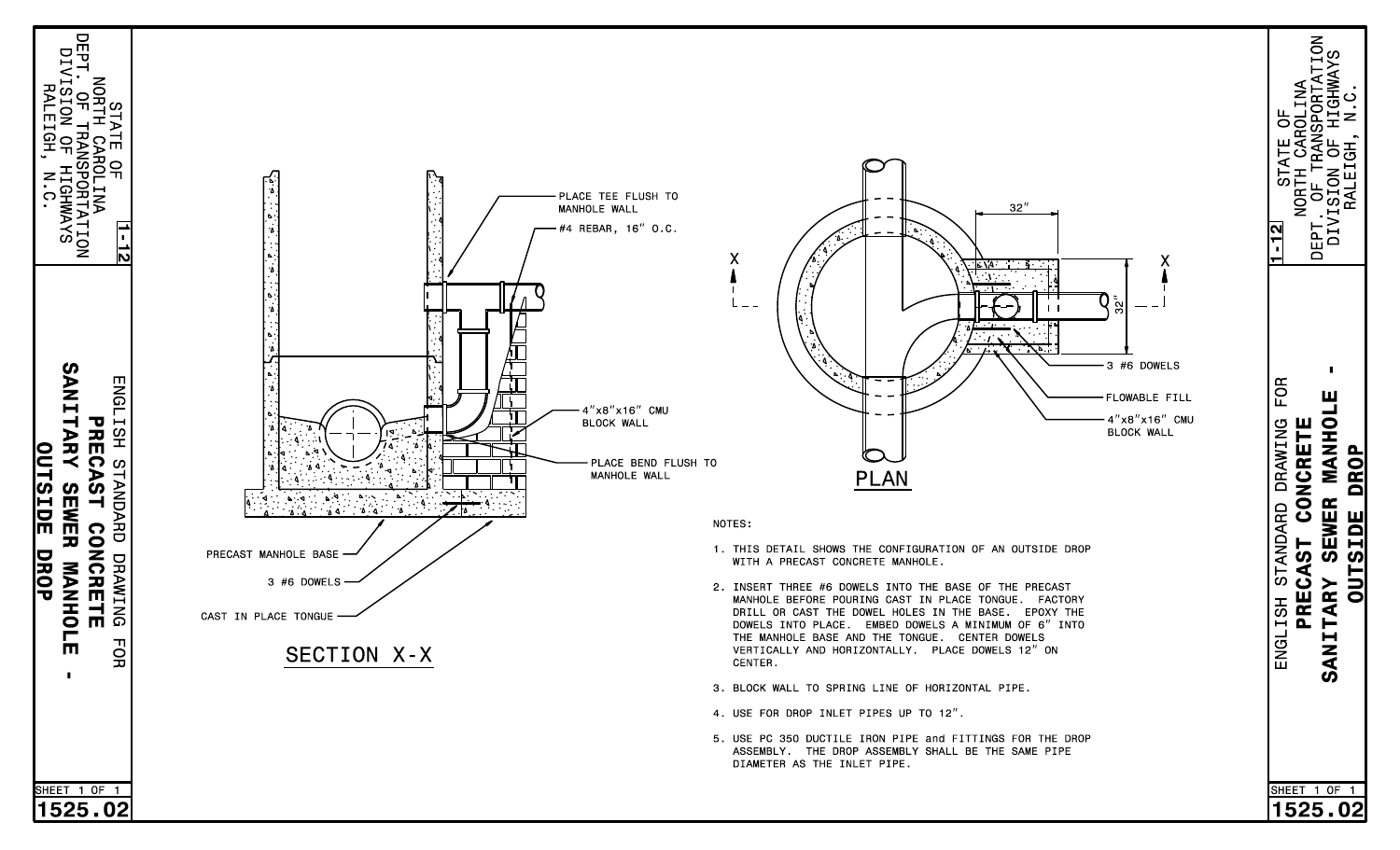